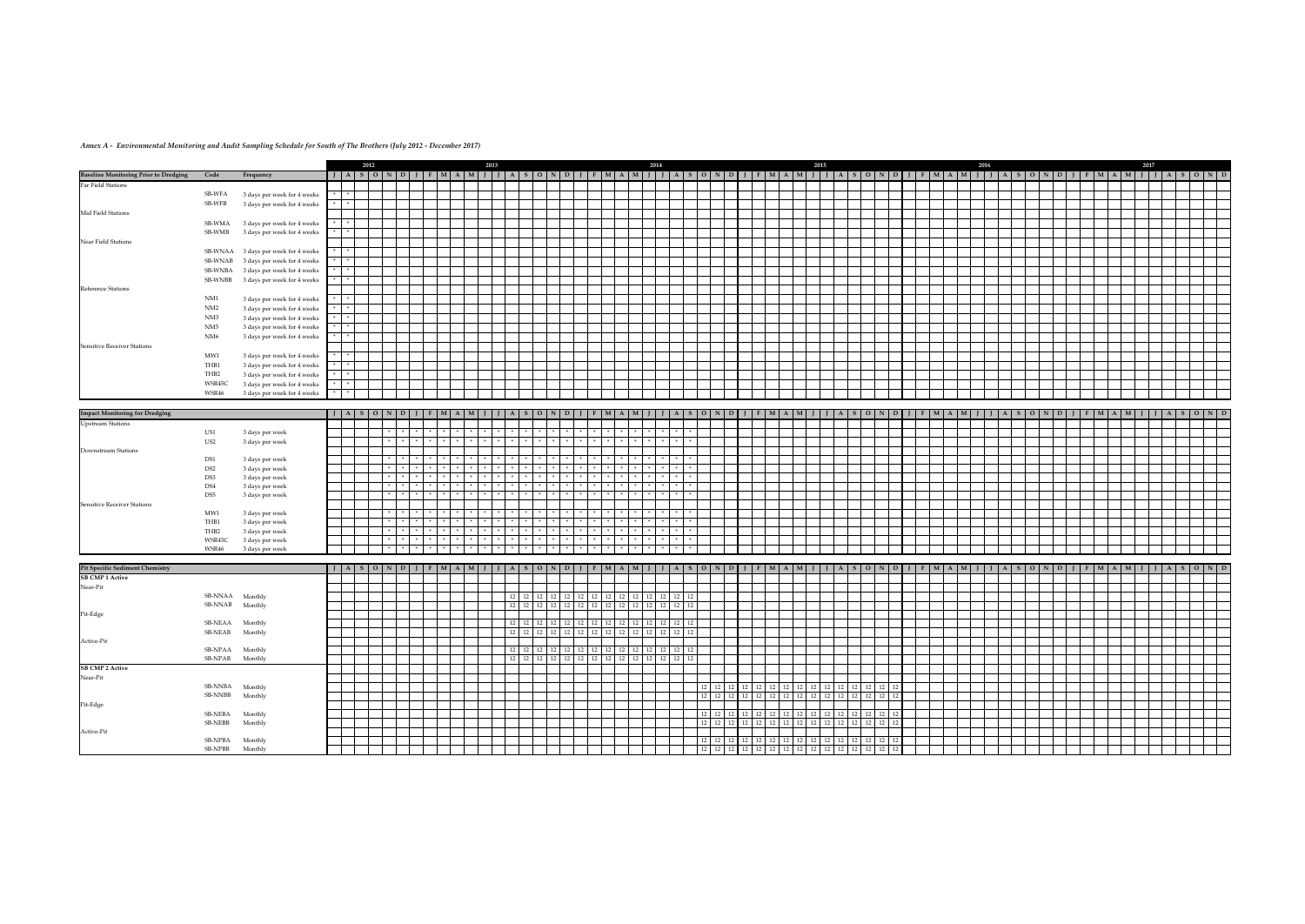|                                             |                  |                                      | 2012 |  |                                                     | 2013 |    |                | 2014                       |               |     |                       |    | 2015                    |                 |  | 2016 |  |  | 2017                                                                                              |                       |  |
|---------------------------------------------|------------------|--------------------------------------|------|--|-----------------------------------------------------|------|----|----------------|----------------------------|---------------|-----|-----------------------|----|-------------------------|-----------------|--|------|--|--|---------------------------------------------------------------------------------------------------|-----------------------|--|
| <b>Cumulative Impact Sediment Chemistry</b> |                  |                                      |      |  |                                                     |      |    |                |                            |               |     |                       |    |                         |                 |  |      |  |  | JJASONDJFMAMJJJASONDJFMAMJJJFMAMJJJASONDJJFMAMJJJASONDJJFMAMJJJASONDJJFMAMJJJASONDJFMAMJJJASONDJ  |                       |  |
| Near-field Stations                         |                  |                                      |      |  |                                                     |      |    |                |                            |               |     |                       |    |                         |                 |  |      |  |  |                                                                                                   |                       |  |
|                                             | SB-RNA           | 4 times per year                     |      |  |                                                     | 12   | 12 | 12             | 12                         | 12            | 12  | 12                    | 12 | 12                      | 12 <sup>1</sup> |  |      |  |  |                                                                                                   |                       |  |
|                                             | SB-RNB           | 4 times per year                     |      |  |                                                     |      | 12 | 12             | 12                         | 12            |     |                       | 12 | 12                      | 12              |  |      |  |  |                                                                                                   |                       |  |
| Mid-field Stations                          |                  |                                      |      |  |                                                     |      |    |                |                            |               |     |                       |    |                         |                 |  |      |  |  |                                                                                                   |                       |  |
|                                             | SB-RMA           | 4 times per year                     |      |  |                                                     | 12   | 12 | 12             | 12                         | 12            |     |                       | 12 | 12                      |                 |  |      |  |  |                                                                                                   |                       |  |
| Far-Field Stations                          | SB-RMB           | 4 times per year                     |      |  |                                                     | 12   | 12 | 12             | 12                         | 12            | -12 | 12                    | 12 | 12 <sup>1</sup>         | 12              |  |      |  |  |                                                                                                   |                       |  |
|                                             | SB-RFA           | 4 times per year                     |      |  |                                                     | 12   | 12 | 12             | 12                         | 12            |     |                       | 12 | 12                      |                 |  |      |  |  |                                                                                                   |                       |  |
|                                             | SB-RFB           | 4 times per year                     |      |  |                                                     | 12   | 12 | 12             | 12                         | 12            | 12  | 12                    | 12 | 12                      | 12 <sup>1</sup> |  |      |  |  |                                                                                                   |                       |  |
| Capped Pit Stations                         |                  |                                      |      |  |                                                     |      |    |                |                            |               |     |                       |    |                         |                 |  |      |  |  |                                                                                                   |                       |  |
|                                             | SB-RCA           | 4 times per year                     |      |  |                                                     | 12   | 12 | 12             | 12                         | 12            |     | 12                    | 12 | 12                      | 12              |  |      |  |  |                                                                                                   |                       |  |
|                                             | SB-RCB           | 4 times per year                     |      |  |                                                     |      | 12 | 12             | 12                         | 12            |     | 12                    | 12 | 12                      |                 |  |      |  |  |                                                                                                   |                       |  |
| Sensitive Receiver Stations                 |                  |                                      |      |  |                                                     |      |    |                |                            |               |     |                       |    |                         |                 |  |      |  |  |                                                                                                   |                       |  |
|                                             | MW1              | 4 times per year                     |      |  |                                                     |      | 12 | 12             | 12                         | <sup>12</sup> |     |                       | 12 | 12                      |                 |  |      |  |  |                                                                                                   |                       |  |
|                                             | THB1             | 4 times per year                     |      |  |                                                     | 12   | 12 | 12             | 12                         | 12            |     | 12                    | 12 | 12                      |                 |  |      |  |  |                                                                                                   |                       |  |
|                                             | THB <sub>2</sub> | 4 times per year                     |      |  |                                                     |      | 12 | 12             | 12                         | $\vert$ 12    |     | 12                    | 12 | 12                      |                 |  |      |  |  |                                                                                                   |                       |  |
| <b>Sediment Toxicity Tests</b>              |                  |                                      |      |  |                                                     |      |    |                |                            |               |     |                       |    |                         |                 |  |      |  |  |                                                                                                   |                       |  |
| <b>SB CMP 1 Active</b>                      |                  |                                      |      |  | $J$ $A$ $S$ $O$ $N$ $D$ $J$ $F$ $M$ $A$ $M$ $J$ $J$ |      |    |                |                            |               |     |                       |    |                         |                 |  |      |  |  | A SONDJFMAMJJJA SONDJFMAMJJJA SONDJFMAMJJJA SONDJJFMAMJJJA SONDJFMAMJ                             | J   A   S   O   N   D |  |
|                                             |                  |                                      |      |  |                                                     |      |    |                |                            |               |     |                       |    |                         |                 |  |      |  |  |                                                                                                   |                       |  |
| Reference                                   | SB-TRA           |                                      |      |  |                                                     |      |    | 5 <sub>1</sub> |                            |               |     |                       |    |                         |                 |  |      |  |  |                                                                                                   |                       |  |
|                                             | SB-TRB           | 2 times per year<br>2 times per year |      |  |                                                     |      |    | 5 <sub>1</sub> |                            |               |     |                       |    |                         |                 |  |      |  |  |                                                                                                   |                       |  |
| Near-Field                                  |                  |                                      |      |  |                                                     |      |    |                |                            |               |     |                       |    |                         |                 |  |      |  |  |                                                                                                   |                       |  |
|                                             | SB-TAA           | 2 times per year                     |      |  |                                                     |      |    | 5 <sub>1</sub> |                            |               |     |                       |    |                         |                 |  |      |  |  |                                                                                                   |                       |  |
|                                             | SB-TAB           | 2 times per year                     |      |  |                                                     |      |    | 5 <sub>1</sub> |                            |               |     |                       |    |                         |                 |  |      |  |  |                                                                                                   |                       |  |
| Sensitive Receiver Stations                 |                  |                                      |      |  |                                                     |      |    |                |                            |               |     |                       |    |                         |                 |  |      |  |  |                                                                                                   |                       |  |
|                                             | MW1              | 2 times per year                     |      |  |                                                     |      |    | 5              |                            |               |     |                       |    |                         |                 |  |      |  |  |                                                                                                   |                       |  |
|                                             | THB1             | 2 times per year                     |      |  |                                                     |      |    | 5 <sub>1</sub> |                            |               |     |                       |    |                         |                 |  |      |  |  |                                                                                                   |                       |  |
|                                             | THB <sub>2</sub> | 2 times per year                     |      |  |                                                     |      |    | 5 <sub>1</sub> |                            |               |     |                       |    |                         |                 |  |      |  |  |                                                                                                   |                       |  |
| <b>SB CMP 2 Active</b>                      |                  |                                      |      |  |                                                     |      |    |                |                            |               |     |                       |    |                         |                 |  |      |  |  |                                                                                                   |                       |  |
| Reference                                   |                  |                                      |      |  |                                                     |      |    |                |                            |               |     |                       |    |                         |                 |  |      |  |  |                                                                                                   |                       |  |
|                                             | SB-TRA           | 2 times per year                     |      |  |                                                     |      |    |                |                            | 5             |     |                       |    | 5 <sup>1</sup>          |                 |  |      |  |  |                                                                                                   |                       |  |
|                                             | SB-TRB           | 2 times per year                     |      |  |                                                     |      |    |                |                            |               |     |                       |    | 5 <sub>1</sub>          |                 |  |      |  |  |                                                                                                   |                       |  |
| Near-Field                                  |                  |                                      |      |  |                                                     |      |    |                |                            |               |     |                       |    |                         |                 |  |      |  |  |                                                                                                   |                       |  |
|                                             | SB-TBA           | 2 times per year                     |      |  |                                                     |      |    |                |                            |               |     |                       |    | 5 <sub>1</sub>          |                 |  |      |  |  |                                                                                                   |                       |  |
|                                             | SB-TBB           | 2 times per year                     |      |  |                                                     |      |    |                |                            | - 5           |     |                       |    | 5 <sup>5</sup>          |                 |  |      |  |  |                                                                                                   |                       |  |
| <b>Sensitive Receiver Stations</b>          |                  |                                      |      |  |                                                     |      |    |                |                            |               |     |                       |    |                         |                 |  |      |  |  |                                                                                                   |                       |  |
|                                             | MW1              | 2 times per year                     |      |  |                                                     |      |    |                |                            |               |     |                       |    | 5 <sub>1</sub>          |                 |  |      |  |  |                                                                                                   |                       |  |
|                                             | THB1             | 2 times per year                     |      |  |                                                     |      |    |                |                            | 5             |     |                       |    | 5 <sub>1</sub>          |                 |  |      |  |  |                                                                                                   |                       |  |
|                                             | THB2             | 2 times per year                     |      |  |                                                     |      |    |                |                            |               |     |                       |    | 5                       |                 |  |      |  |  |                                                                                                   |                       |  |
| <b>Tissue/ Whole Body Sampling</b>          |                  |                                      |      |  |                                                     |      |    |                |                            |               |     |                       |    |                         |                 |  |      |  |  |                                                                                                   |                       |  |
| Near-Pit Stations                           |                  |                                      |      |  |                                                     |      |    |                |                            |               |     |                       |    |                         |                 |  |      |  |  |                                                                                                   |                       |  |
|                                             | SB-INA           | 2 times per year                     |      |  |                                                     |      |    | $\mathcal{H}$  |                            |               |     |                       |    | $\mathbf{a}_\mathrm{F}$ |                 |  |      |  |  |                                                                                                   |                       |  |
|                                             | SB-INB           | 2 times per year                     |      |  |                                                     |      |    | $+$            |                            |               |     |                       |    | $*$                     |                 |  |      |  |  |                                                                                                   |                       |  |
| Reference North                             |                  |                                      |      |  |                                                     |      |    |                |                            |               |     |                       |    |                         |                 |  |      |  |  |                                                                                                   |                       |  |
|                                             | TNA              | 2 times per year                     |      |  |                                                     |      |    | $\star$        |                            |               |     |                       |    | $\star$                 |                 |  |      |  |  |                                                                                                   |                       |  |
|                                             | TNB              | 2 times per year                     |      |  |                                                     |      |    | 米              |                            |               |     |                       |    | $\rightarrow$           |                 |  |      |  |  |                                                                                                   |                       |  |
| Reference South                             |                  |                                      |      |  |                                                     |      |    |                |                            |               |     |                       |    |                         |                 |  |      |  |  |                                                                                                   |                       |  |
|                                             | TSA              | 2 times per year                     |      |  |                                                     |      |    | $\pm$          |                            |               |     |                       |    | $\mathcal{H}$           |                 |  |      |  |  |                                                                                                   |                       |  |
|                                             | TSB              | 2 times per year                     |      |  |                                                     |      |    | $\mathcal{H}$  |                            |               |     |                       |    | $\ast$                  |                 |  |      |  |  |                                                                                                   |                       |  |
|                                             |                  |                                      |      |  |                                                     |      |    |                |                            |               |     |                       |    |                         |                 |  |      |  |  |                                                                                                   |                       |  |
| <b>Demersal Trawling</b><br>Impact          |                  |                                      |      |  |                                                     |      |    |                |                            |               |     |                       |    |                         |                 |  |      |  |  | JJASONDJFMAMJJJASONDJFMAJJJASONDJFMAMJJJASONDJFMAMJJJASONDJFMAMJJJASONDJFMAMJJJASONDJFMAMJJJASOND |                       |  |
|                                             |                  |                                      |      |  |                                                     |      |    | $5 \quad 5$    |                            |               |     | $5 \mid$              |    | $5 \quad 5$             |                 |  |      |  |  |                                                                                                   |                       |  |
|                                             |                  | SB-INA 1-5 4 times per year          |      |  |                                                     |      |    | $5 \quad 5$    | $5 \quad 5$<br>$5 \quad 5$ |               |     | - 5<br>5 <sub>5</sub> |    | $5 \quad 5$             |                 |  |      |  |  |                                                                                                   |                       |  |
| Reference North                             |                  | SB-INB 1-5 4 times per year          |      |  |                                                     |      |    |                |                            |               |     |                       |    |                         |                 |  |      |  |  |                                                                                                   |                       |  |
|                                             |                  | TNA 1-5 4 times per year             |      |  |                                                     | 5    |    | $5 \quad 5$    | $5 \quad 5$                |               |     | $5 \quad 5$           |    | $5 \mid 5$              |                 |  |      |  |  |                                                                                                   |                       |  |
|                                             |                  | TNB 1-5 4 times per year             |      |  |                                                     |      |    | $5 \quad 5$    | $5 \quad 5$                |               |     | 5 <sub>5</sub><br>5   |    | $5 \quad 5$             |                 |  |      |  |  |                                                                                                   |                       |  |
| Reference South                             |                  |                                      |      |  |                                                     |      |    |                |                            |               |     |                       |    |                         |                 |  |      |  |  |                                                                                                   |                       |  |
|                                             | TSA 1-5          | 4 times per year                     |      |  |                                                     |      |    | $5 \quad 5$    | $5 \quad 5$                |               |     | 5 <sup>5</sup>        |    | $5 \quad 5$             |                 |  |      |  |  |                                                                                                   |                       |  |
|                                             | <b>TSB 1-5</b>   | 4 times per year                     |      |  |                                                     |      |    | $5 \quad 5$    | $5 \quad 5$                |               |     | 5 <sup>5</sup><br>-5  |    | $5 \quad 5$             |                 |  |      |  |  |                                                                                                   |                       |  |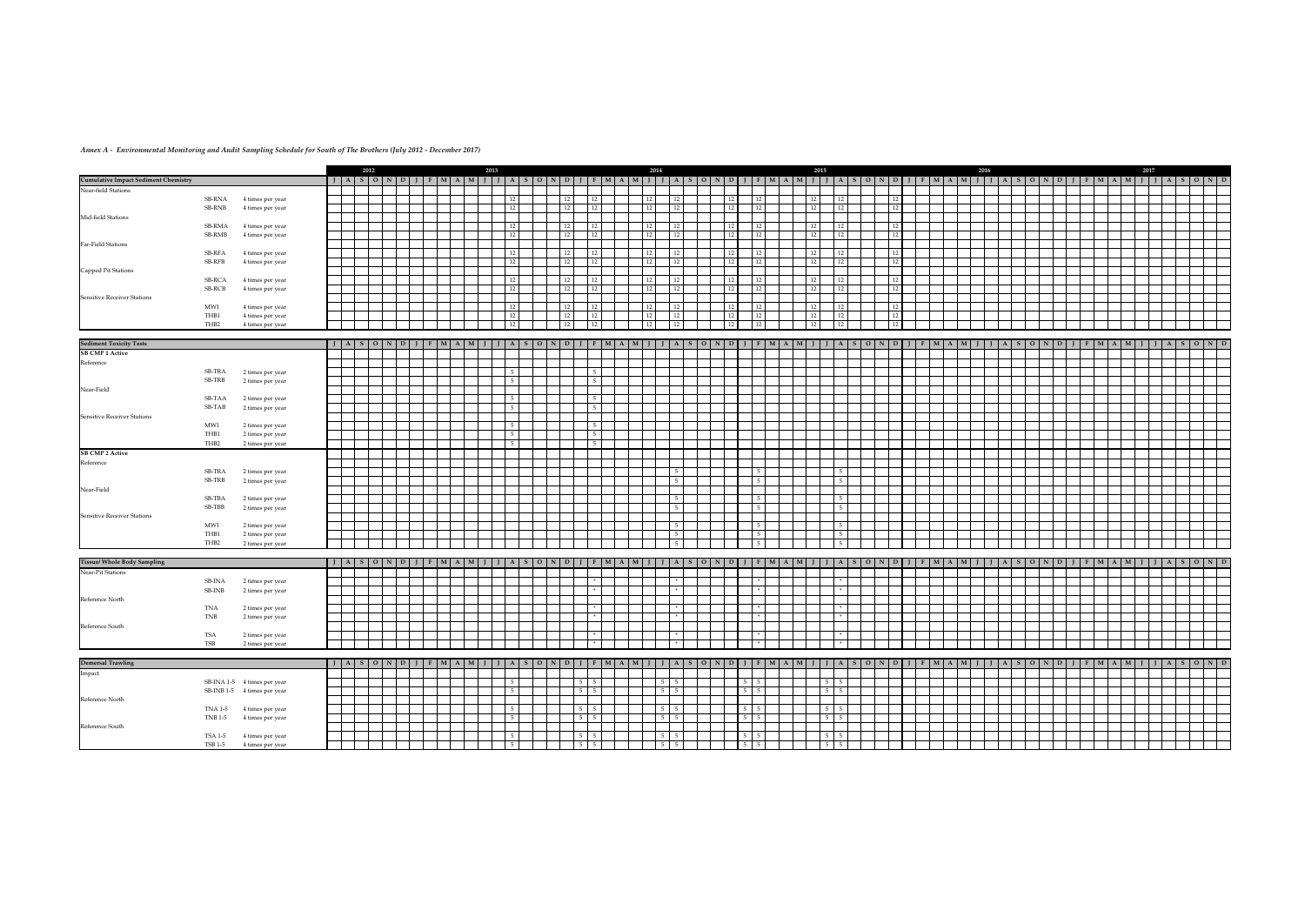|                                                     |                    |                                      | 2012                                                                                                                            |       | 2013                        |                |         |               |              |                                           | 2014                     |                          |                |               |                                       | 2015                                                                                                                                                                      |              |              |                     |                |                                                 | 2016 |              |           |  |           |  | 2017 |          |  |
|-----------------------------------------------------|--------------------|--------------------------------------|---------------------------------------------------------------------------------------------------------------------------------|-------|-----------------------------|----------------|---------|---------------|--------------|-------------------------------------------|--------------------------|--------------------------|----------------|---------------|---------------------------------------|---------------------------------------------------------------------------------------------------------------------------------------------------------------------------|--------------|--------------|---------------------|----------------|-------------------------------------------------|------|--------------|-----------|--|-----------|--|------|----------|--|
|                                                     |                    |                                      | $I \mid A \mid S \mid O \mid N \mid D$                                                                                          | $F$ M | $M$ $I$ $I$<br>$\mathbf{A}$ | S.             | $O$ N D |               |              | $F$ $M$ $A$ $M$                           |                          | $\overline{\phantom{a}}$ | $\overline{O}$ | $N$ D         | $\mathbf{I}$ $\mathbf{F}$             | M A M J J                                                                                                                                                                 |              |              |                     |                | $A$ $S$ $O$ $N$ $D$ $I$ $I$ $F$ $M$ $A$ $M$ $I$ |      | $\mathbf{A}$ | $S$ O N D |  | $F$ M A M |  |      | $A$ SOND |  |
| <b>Routine Water Quality Monitoring</b><br>Ebb Tide |                    |                                      |                                                                                                                                 |       |                             |                |         |               |              |                                           |                          |                          |                |               |                                       |                                                                                                                                                                           |              |              |                     |                |                                                 |      |              |           |  |           |  |      |          |  |
| <b>Impact Stations Downcurrent</b>                  |                    |                                      |                                                                                                                                 |       |                             |                |         |               |              |                                           |                          |                          |                |               |                                       |                                                                                                                                                                           |              |              |                     |                |                                                 |      |              |           |  |           |  |      |          |  |
|                                                     | SB-IPE1            | 8 times per year                     |                                                                                                                                 |       | 8                           | 8 8            |         | 8             |              | 8                                         | 8                        |                          |                |               | -8<br>8                               | 8 8                                                                                                                                                                       |              |              | - 8                 | $\mathbf{g}$   |                                                 |      |              |           |  |           |  |      |          |  |
|                                                     | SB-IPE2            | 8 times per year                     |                                                                                                                                 |       | 8                           | 8 8            |         | $\mathbf{g}$  |              | 8 <sup>8</sup><br>8                       | 8 8                      |                          |                |               | -8<br>-8                              | 8 8                                                                                                                                                                       |              |              | -8                  | $\overline{8}$ |                                                 |      |              |           |  |           |  |      |          |  |
|                                                     | SB-IPE3            | 8 times per year                     |                                                                                                                                 |       | 8                           | $8 \mid 8$     |         |               |              | - 8                                       | 8                        |                          |                |               | $\mathbf{R}$                          | 8 8                                                                                                                                                                       |              |              |                     | 8              |                                                 |      |              |           |  |           |  |      |          |  |
|                                                     | SB-IPE4            | 8 times per year                     |                                                                                                                                 |       | $\mathbf{g}$                | 8 8            |         |               |              | - 8<br>8 <sup>1</sup>                     | 8                        |                          |                |               | 8                                     | 8 8                                                                                                                                                                       |              |              |                     | $\overline{8}$ |                                                 |      |              |           |  |           |  |      |          |  |
|                                                     | SB-IPE5            | 8 times per year                     |                                                                                                                                 |       | 8                           | 8 8            |         | $8 \mid 8$    |              | $8 \quad 8$                               | 8 8                      |                          |                | 8             | $8 \quad 8$                           | 8 8 1                                                                                                                                                                     | 8            | $\mathbf{g}$ | 8                   | 8 <sup>8</sup> |                                                 |      |              |           |  |           |  |      |          |  |
| <b>Intermediate Stations Downcurrent</b>            |                    |                                      |                                                                                                                                 |       |                             |                |         |               |              |                                           |                          |                          |                |               |                                       |                                                                                                                                                                           |              |              |                     |                |                                                 |      |              |           |  |           |  |      |          |  |
|                                                     | SB-INE1            | 8 times per year                     |                                                                                                                                 |       | 8                           | 8 8            |         | 8             | $\mathbf{g}$ | 8 8                                       | 8 8                      |                          |                |               | 8 l                                   | 8 8                                                                                                                                                                       |              |              | $\mathbf{R}$        | $\mathbf{8}$   |                                                 |      |              |           |  |           |  |      |          |  |
|                                                     | SB-INE2            | 8 times per year                     |                                                                                                                                 |       | 8                           | 8 8            |         | 8             | -8           | 8 <sup>8</sup><br>$\overline{\mathbf{8}}$ | 8 8                      |                          |                |               | $\mathbf{g}$<br>$\overline{8}$        | 8 8                                                                                                                                                                       | 8            |              | $\mathbf{R}$        | $\overline{8}$ |                                                 |      |              |           |  |           |  |      |          |  |
|                                                     | SB-INE3            |                                      |                                                                                                                                 |       | 8                           | 8 8            |         | 8             |              | 8 <sup>8</sup>                            | 8 8                      |                          |                |               | 8                                     | 8 8                                                                                                                                                                       |              |              |                     | 8              |                                                 |      |              |           |  |           |  |      |          |  |
|                                                     | SB-INE4            | 8 times per year<br>8 times per year |                                                                                                                                 |       | 8                           | 8 8            |         | 8             |              | 8 <sup>8</sup>                            | 8 8                      |                          |                |               | -81<br>$\overline{\mathbf{8}}$        | 8 8                                                                                                                                                                       |              |              | $\mathbf{g}$        | 8              |                                                 |      |              |           |  |           |  |      |          |  |
|                                                     | SB-INE5            |                                      |                                                                                                                                 |       | 8                           | $8 \mid 8$     |         | 8             |              | 8 <sup>8</sup><br>- 8                     | $8 \mid 8$               |                          |                |               | -8<br>- 8                             | 8 8                                                                                                                                                                       |              |              | $\mathbf{g}$        | 8              |                                                 |      |              |           |  |           |  |      |          |  |
| Reference Stations Upcurrent                        |                    | 8 times per year                     |                                                                                                                                 |       |                             |                |         |               |              |                                           |                          |                          |                |               |                                       |                                                                                                                                                                           |              |              |                     |                |                                                 |      |              |           |  |           |  |      |          |  |
|                                                     |                    |                                      |                                                                                                                                 |       |                             |                |         |               |              |                                           |                          |                          |                |               |                                       |                                                                                                                                                                           |              |              |                     | $\mathbf{g}$   |                                                 |      |              |           |  |           |  |      |          |  |
|                                                     | SB-RFE1<br>SB-RFE2 | 8 times per year                     |                                                                                                                                 |       | 8<br>8                      | 8 8            |         |               |              | - 8<br>- 8                                | 8                        |                          |                |               | - 8<br>8 <sup>1</sup><br>$\mathbf{g}$ | 8 8                                                                                                                                                                       |              |              | $\mathbf{g}$        | 8              |                                                 |      |              |           |  |           |  |      |          |  |
|                                                     |                    | 8 times per year                     |                                                                                                                                 |       |                             | $8 \mid 8$     |         |               |              | 8 <sup>8</sup><br>$\overline{8}$          | 8                        |                          |                |               |                                       | 8 8                                                                                                                                                                       |              |              |                     | $\overline{8}$ |                                                 |      |              |           |  |           |  |      |          |  |
|                                                     | SB-RFE3            | 8 times per year                     |                                                                                                                                 |       | 8                           | 8 8            |         |               |              | - 8                                       | 8 8                      |                          |                |               | $\mathbf{g}$                          | 8 8                                                                                                                                                                       |              |              |                     |                |                                                 |      |              |           |  |           |  |      |          |  |
|                                                     | SB-RFE4            | 8 times per year                     |                                                                                                                                 |       | 8                           | $8 \quad 8$    |         |               |              | 8                                         | 8                        |                          |                |               | $\mathbf{g}$                          | $8 \mid 8$                                                                                                                                                                |              |              |                     | $\mathbf{g}$   |                                                 |      |              |           |  |           |  |      |          |  |
|                                                     | SB-RFE5            | 8 times per year                     |                                                                                                                                 |       | 8                           | $8 \mid 8$     |         | 8             | 8            | 8 <sup>8</sup><br>$\overline{8}$          | 8                        |                          |                |               | $\overline{8}$                        | 8 8                                                                                                                                                                       |              |              |                     | $\mathbf{g}$   |                                                 |      |              |           |  |           |  |      |          |  |
| Sensitive Receiver Stations                         |                    |                                      |                                                                                                                                 |       |                             |                |         |               |              |                                           |                          |                          |                |               |                                       |                                                                                                                                                                           |              |              |                     |                |                                                 |      |              |           |  |           |  |      |          |  |
|                                                     | MW1                | 8 times per year                     |                                                                                                                                 |       | 8                           | $8 \mid 8$     |         | 8             | $\mathbf{g}$ | 8 <sup>8</sup><br>$\overline{8}$          | 8 8                      |                          |                |               | 8<br>$\mathbf{R}$                     | 8 8                                                                                                                                                                       | $\mathbf{g}$ |              | $\mathbf{R}$        | 8              |                                                 |      |              |           |  |           |  |      |          |  |
|                                                     | THB1               | 8 times per year                     |                                                                                                                                 |       | 8                           | 8 8            |         | 8<br>8        |              | 8 8                                       | 8 <sup>8</sup>           |                          |                |               | 8 8                                   | 8 8                                                                                                                                                                       |              |              | 8                   | 8 <sup>8</sup> |                                                 |      |              |           |  |           |  |      |          |  |
|                                                     | THB <sub>2</sub>   | 8 times per year                     |                                                                                                                                 |       | 8                           | 8 8            |         | 8             | $\mathbf{g}$ | 8 <sup>1</sup><br><b>8</b>                | 8 8                      |                          |                |               | -8<br><sup>8</sup>                    | 8 8                                                                                                                                                                       |              |              | $\mathbf{g}$        | 8              |                                                 |      |              |           |  |           |  |      |          |  |
|                                                     | WSR45C             | 8 times per year                     |                                                                                                                                 |       | 8                           | $8 \mid 8$     |         | 8             |              | 8 <sup>8</sup><br>-8                      | 8 8                      |                          |                |               | - 8<br><sup>8</sup>                   | 8 8                                                                                                                                                                       |              |              | $\mathbf{g}$        | $\mathbf{g}$   |                                                 |      |              |           |  |           |  |      |          |  |
|                                                     | WSR46              | 8 times per year                     |                                                                                                                                 |       | 8                           | 8 8            |         | 8             |              | 8 <sup>8</sup><br>$\overline{8}$          | 8 8                      |                          |                |               | 8 8                                   | 8 8                                                                                                                                                                       | $\mathbf{g}$ |              | -8                  | 8              |                                                 |      |              |           |  |           |  |      |          |  |
| <b>Flood Tide</b>                                   |                    |                                      |                                                                                                                                 |       |                             |                |         |               |              |                                           |                          |                          |                |               |                                       |                                                                                                                                                                           |              |              |                     |                |                                                 |      |              |           |  |           |  |      |          |  |
| Impact Stations Downcurrent                         |                    |                                      |                                                                                                                                 |       |                             |                |         |               |              |                                           |                          |                          |                |               |                                       |                                                                                                                                                                           |              |              |                     |                |                                                 |      |              |           |  |           |  |      |          |  |
|                                                     | SB-IPF1            | 8 times per year                     |                                                                                                                                 |       | 8                           | $8 \mid 8$     |         |               |              | $\overline{8}$                            | $\mathbf{R}$             |                          |                |               |                                       | 8 8                                                                                                                                                                       |              |              |                     |                |                                                 |      |              |           |  |           |  |      |          |  |
|                                                     | SB-IPF2            | 8 times per year                     |                                                                                                                                 |       | 8                           | 8 8            |         | 8             |              | - 8                                       | 8                        |                          |                |               | -8<br>8                               | 8 8                                                                                                                                                                       |              |              |                     | 8              |                                                 |      |              |           |  |           |  |      |          |  |
|                                                     | SB-IPF3            | 8 times per year                     |                                                                                                                                 |       | 8                           | 8 8            |         | 8             |              | 8 <sup>8</sup><br>$\overline{\mathbf{8}}$ | 8 8                      |                          |                |               | $\mathbf{g}$<br>$\overline{8}$        | $8 \mid 8$                                                                                                                                                                |              |              | $\mathbf{g}$        | $\mathbf{g}$   |                                                 |      |              |           |  |           |  |      |          |  |
| <b>Intermediate Stations Downcurrent</b>            |                    |                                      |                                                                                                                                 |       |                             |                |         |               |              |                                           |                          |                          |                |               |                                       |                                                                                                                                                                           |              |              |                     |                |                                                 |      |              |           |  |           |  |      |          |  |
|                                                     | SB-INF1            | 8 times per year                     |                                                                                                                                 |       | $\mathbf{R}$                | 8 I            |         |               |              |                                           |                          |                          |                |               |                                       | 8                                                                                                                                                                         |              |              |                     |                |                                                 |      |              |           |  |           |  |      |          |  |
|                                                     | SB-INF2            | 8 times per year                     |                                                                                                                                 |       | $\overline{8}$              | 8 8            |         | $\mathcal{R}$ |              | 8 <sup>8</sup>                            | 8                        |                          |                |               | $\mathbf{g}$                          | 8 8                                                                                                                                                                       |              |              |                     | $\mathbf{R}$   |                                                 |      |              |           |  |           |  |      |          |  |
|                                                     | SB-INF3            | 8 times per year                     |                                                                                                                                 |       | 8                           | 8 <sup>8</sup> |         | 8             | $\mathbf{R}$ | $8 \times$                                | $8 \mid 8$               |                          |                |               | $\mathbf{R}$<br>$\mathbf{R}$          | 88                                                                                                                                                                        |              |              |                     | $\mathbf{R}$   |                                                 |      |              |           |  |           |  |      |          |  |
| Reference Stations Upcurrent                        |                    |                                      |                                                                                                                                 |       |                             |                |         |               |              |                                           |                          |                          |                |               |                                       |                                                                                                                                                                           |              |              |                     |                |                                                 |      |              |           |  |           |  |      |          |  |
|                                                     | SB-RFF1            | 8 times per year                     |                                                                                                                                 |       | 8                           | $8 \mid 8$     |         | 8             |              | 8 <sup>8</sup><br>$\mathbf{R}$            | 8 8                      |                          |                |               | $\mathbf{8}$<br>$\overline{8}$        | 88                                                                                                                                                                        |              |              | $\mathbf{R}$        | $\mathbf{8}$   |                                                 |      |              |           |  |           |  |      |          |  |
|                                                     | SB-RFF2            | 8 times per year                     |                                                                                                                                 |       | 8                           | 8 8            |         | 8             | 8            | 8 8                                       | 8 8                      |                          |                |               | 8 8                                   | 8 8 1                                                                                                                                                                     | 8            |              | 8                   | 8              |                                                 |      |              |           |  |           |  |      |          |  |
|                                                     | SB-RFF3            | 8 times per year                     |                                                                                                                                 |       | 8                           | $8 \mid 8$     |         | 8             |              | 8 <sup>8</sup>                            | 8 <sup>8</sup>           |                          |                |               | $\mathbf{R}$                          | 8 8                                                                                                                                                                       |              |              |                     | $\mathbf{R}$   |                                                 |      |              |           |  |           |  |      |          |  |
| <b>Sensitive Receiver Stations</b>                  |                    |                                      |                                                                                                                                 |       |                             |                |         |               |              |                                           |                          |                          |                |               |                                       |                                                                                                                                                                           |              |              |                     |                |                                                 |      |              |           |  |           |  |      |          |  |
|                                                     | MW1                | 8 times per year                     |                                                                                                                                 |       | 8                           | 8 8            |         | 8             |              | 8 8                                       | 8 8                      |                          |                |               | 8 8                                   | 8 8                                                                                                                                                                       | $\mathbf{g}$ |              | 8                   | 8              |                                                 |      |              |           |  |           |  |      |          |  |
|                                                     | THB1               |                                      |                                                                                                                                 |       | $\mathcal{R}$               | 8              |         |               |              | -8                                        | 8                        |                          |                |               |                                       | 8 8                                                                                                                                                                       |              |              |                     | $\mathbf{g}$   |                                                 |      |              |           |  |           |  |      |          |  |
|                                                     | THB2               | 8 times per year                     |                                                                                                                                 |       | 8                           | 8 8            |         | $\mathbf{g}$  |              | 8                                         | 8 <sup>8</sup>           |                          |                |               | $\mathbf{g}$                          | 8 8                                                                                                                                                                       |              |              | $\mathbf{g}$        | 8              |                                                 |      |              |           |  |           |  |      |          |  |
|                                                     |                    | 8 times per year                     |                                                                                                                                 |       | 8                           |                |         |               |              | $\overline{8}$<br>$\mathbf{R}$            | 8 8                      |                          |                |               | $\mathbf{g}$<br>- 8                   |                                                                                                                                                                           |              |              | $\mathbf{g}$        | 8              |                                                 |      |              |           |  |           |  |      |          |  |
|                                                     | WSR45C             | 8 times per year                     |                                                                                                                                 |       | 8                           | 8 8            |         |               |              |                                           | 8                        |                          |                |               |                                       | 8 8                                                                                                                                                                       |              |              |                     |                |                                                 |      |              |           |  |           |  |      |          |  |
|                                                     | WSR46              | 8 times per year                     |                                                                                                                                 |       |                             | 8              |         |               |              |                                           |                          |                          |                |               |                                       | 8 8                                                                                                                                                                       |              |              |                     |                |                                                 |      |              |           |  |           |  |      |          |  |
|                                                     |                    |                                      |                                                                                                                                 |       |                             |                |         |               |              |                                           |                          |                          |                |               |                                       |                                                                                                                                                                           |              |              |                     |                |                                                 |      |              |           |  |           |  |      |          |  |
| <b>Water Column Profiling</b>                       |                    |                                      | $J \mid A \mid S \mid O \mid N \mid D \mid J \mid F \mid M \mid A \mid M \mid J \mid J \mid A \mid S \mid O \mid N \mid D \mid$ |       |                             |                |         |               |              |                                           |                          |                          |                |               |                                       | J   F   M   A   M   J   J   A   S   O   N   D   J   F   M   A   M   J   J   A   S   O   N   D   J   T   A   S   O   N   D   J   F   M   A   M   J   J   A   S   O   N   D |              |              |                     |                |                                                 |      |              |           |  |           |  |      |          |  |
| <b>Plume Stations</b>                               | WCP1               | Monthly                              |                                                                                                                                 |       | 4 4                         | 4 4            |         |               | 4 4 4 4      | 4 <sup>1</sup>                            | 4<br>$4 \quad 4 \quad 4$ |                          |                | $\frac{4}{3}$ |                                       | 4 4 4 4 4 4 4 4 4                                                                                                                                                         |              | 4            | $4 \quad 4 \quad 4$ | -4             |                                                 |      |              |           |  |           |  |      |          |  |
|                                                     | WCP2               | Monthly                              |                                                                                                                                 |       |                             |                |         |               |              |                                           |                          |                          |                |               |                                       |                                                                                                                                                                           |              |              |                     |                |                                                 |      |              |           |  |           |  |      |          |  |